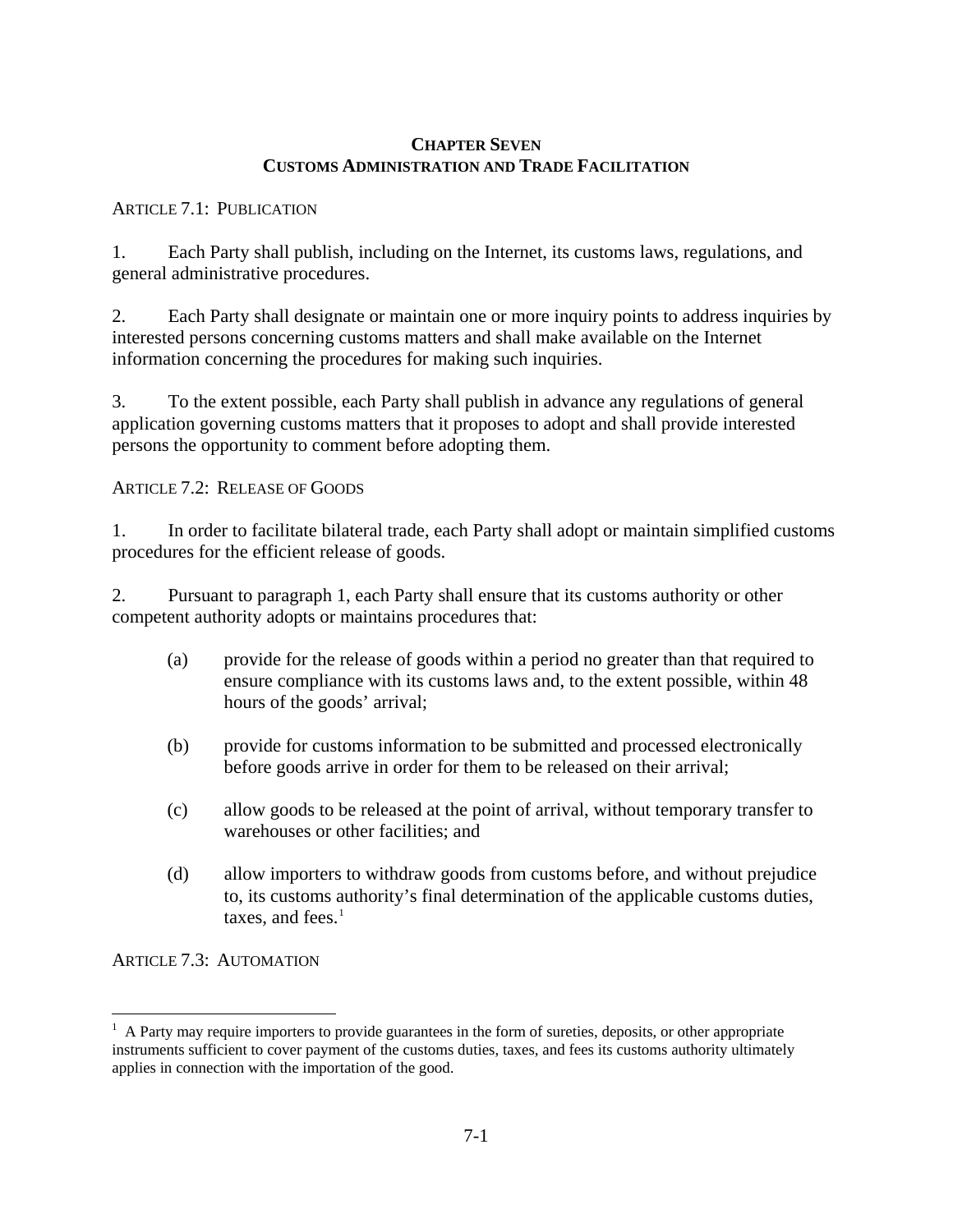Each Party shall use information technology that expedites procedures for the release of goods and shall:

- (a) make electronic systems accessible to customs users;
- (b) endeavor to use international standards;
- (c) endeavor to develop electronic systems that are compatible with the other Party's systems, in order to facilitate bilateral exchange of international trade data; and
- (d) endeavor to develop a set of common data elements and processes in accordance with World Customs Organization (WCO) Customs Data Model and related WCO recommendations and guidelines.

#### ARTICLE 7.4: RISK MANAGEMENT

Each Party shall adopt or maintain electronic or automated risk management systems for assessment and targeting that enable its customs authority to focus its inspection activities on high-risk goods and that simplify the clearance and movement of low-risk goods.

#### ARTICLE 7.5: COOPERATION

1. With a view to facilitating the effective operation of this Agreement, each Party shall endeavor to provide the other Party with advance notice of any significant modification of administrative policy or other similar development related to its laws or regulations governing importations that is likely to substantially affect the operation of this Agreement.

2. The Parties shall cooperate in achieving compliance with their respective laws and regulations pertaining to:

- (a) the implementation and operation of the provisions of this Agreement governing importations or exportations, including claims for preferential tariff treatment, procedures for making claims for preferential tariff treatment, and verification procedures;
- (b) the implementation and operation of the Customs Valuation Agreement;
- (c) restrictions or prohibitions on imports or exports; and
- (d) other customs matters as the Parties may agree.

3. Where a Party has a reasonable suspicion of unlawful activity related to its laws or regulations governing importations, the Party may request the other Party to provide specific confidential information normally collected in connection with the importation of goods.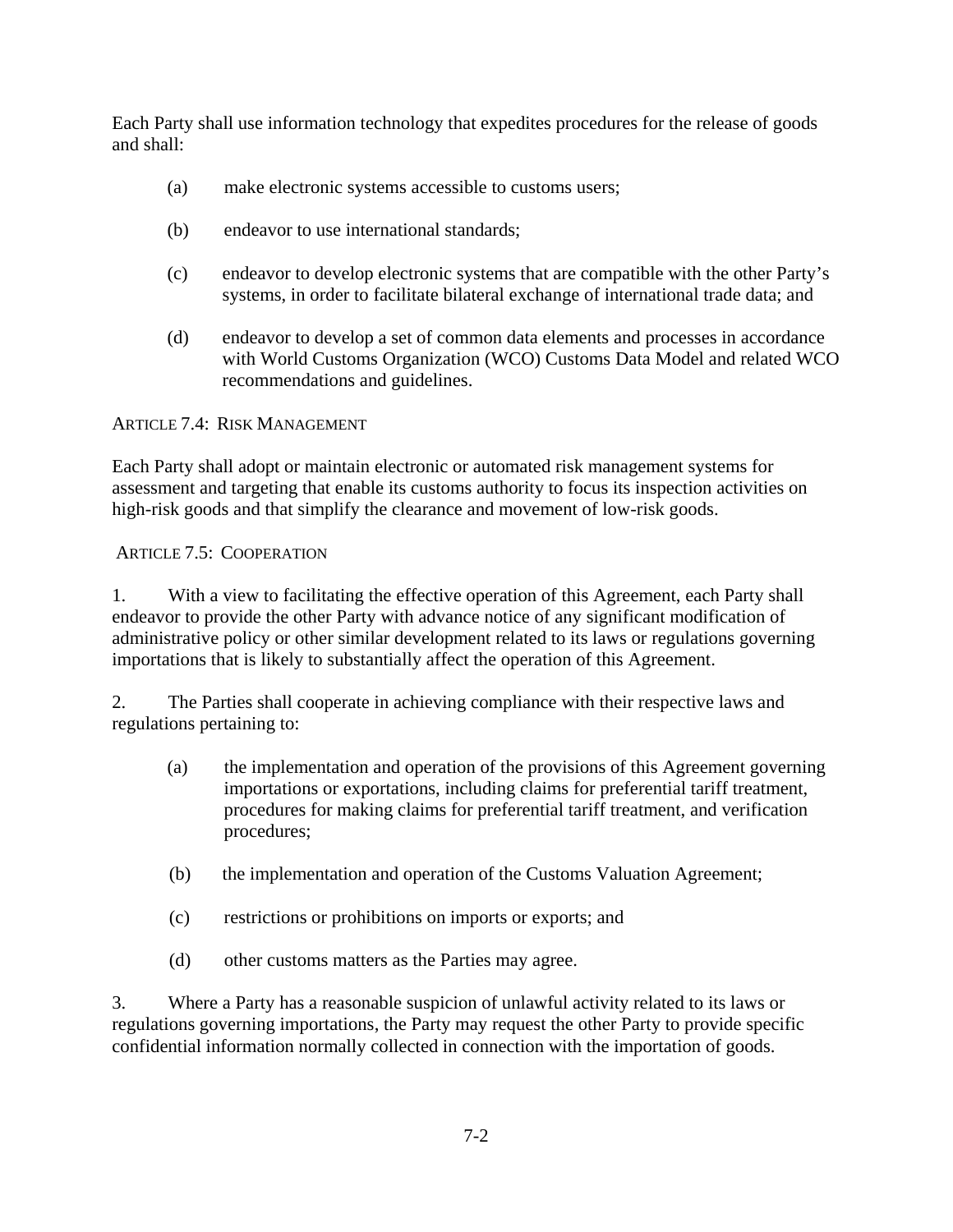4. A Party's request under paragraph 3 shall be in writing, shall specify the purpose for which the information is sought, and shall identify the requested information with sufficient specificity for the other Party to locate and provide the information.

5. The Party from which the information is requested shall, in accordance with its law and any relevant international agreements to which it is a party, provide a written response containing the information.

6. For purposes of paragraph 3, a **reasonable suspicion of unlawful activity** means a suspicion based on relevant factual information obtained from public or private sources comprising one or more of the following:

- (a) historical evidence of non-compliance with laws or regulations governing importations by an importer or exporter;
- (b) historical evidence of non-compliance with laws or regulations governing importations by a manufacturer, producer, or other person involved in the movement of goods from the territory of one Party to the territory of the other Party;
- (c) historical evidence that some or all of the persons involved in the movement from the territory of one Party to the territory of the other Party of goods within a specific product sector have not complied with a Party's laws or regulations governing importations; or
- (d) other information that the requesting Party and the Party from whom the information is requested agree is sufficient in the context of a particular request.

7. Each Party shall endeavor to provide the other Party with any other information that would assist the other Party in determining whether imports from or exports to the other Party's territory are in compliance with the other Party's laws or regulations governing importations, in particular those related to unlawful activities, including smuggling and similar infractions.

8. In order to facilitate bilateral trade, each Party shall endeavor to provide the other Party with technical advice and assistance for the purpose of improving risk management techniques, facilitating the implementation of international supply chain standards, simplifying and enhancing procedures for clearing goods through customs in a timely and efficient manner, advancing the technical skill of personnel, and enhancing use of technologies that can lead to improved compliance with the Party's laws or regulations governing importations.

9. The Parties shall endeavor to conduct joint training programs and to exchange information on customs laboratory techniques.

10. The Parties shall endeavor to enhance each Party's ability to enforce its regulations governing importations. The Parties shall further endeavor to establish and maintain channels of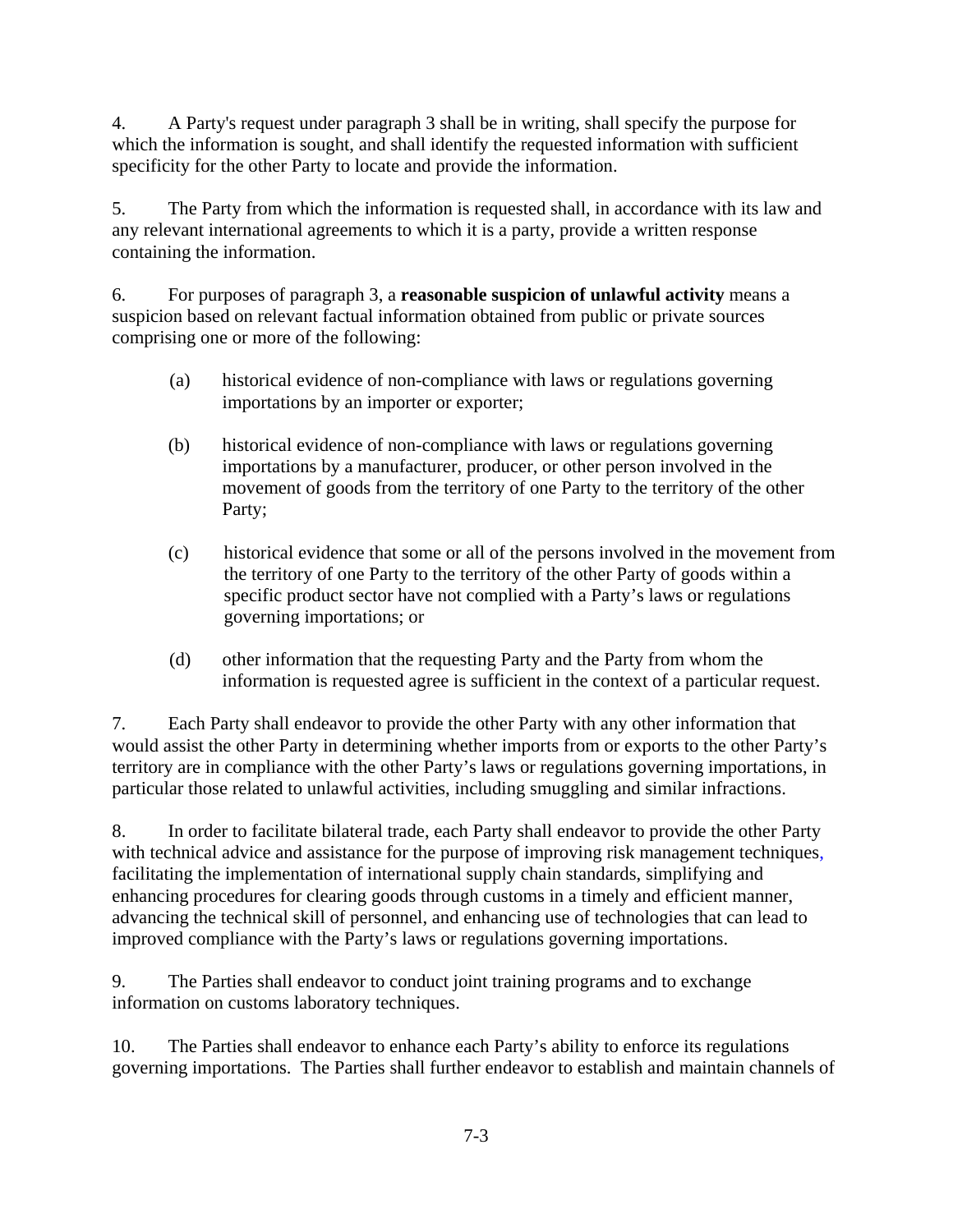communication, including by establishing contact points, that will assist them in exchanging information rapidly and securely and to improve bilateral coordination on importation issues.

# ARTICLE 7.6: CONFIDENTIALITY

1. Where a Party that provides information to the other Party in accordance with this Chapter designates the information as confidential, the other Party shall keep the information confidential. The Party providing the information may require the other Party to furnish written assurance that the information will be held in confidence, will be used only for the purposes the other Party specified in its request for information, and will not be disclosed without the specific permission of the Party that provided the information or the person that provided the information to that Party.

2. If a Party receives information designated as confidential in accordance with paragraph 1, the Party receiving the information may nevertheless use or disclose the information for law enforcement purposes or in the course of judicial proceedings.

3. A Party may decline to provide information that the other Party has requested where that Party has failed to act in conformity with paragraph 1.

4. Each Party shall adopt or maintain procedures for protecting from unauthorized disclosure confidential information submitted in accordance with the administration of the Party's customs laws, including information the disclosure of which could prejudice the competitive position of the person providing the information.

## ARTICLE 7.7: EXPRESS SHIPMENTS

Each Party shall adopt or maintain expedited customs procedures for express shipments while maintaining appropriate customs control and selection. These procedures shall:

- (a) provide a separate and expedited customs procedure for express shipments;
- (b) provide for information necessary to release an express shipment to be submitted and processed electronically before the shipment arrives;
- (c) allow submission of a single manifest covering all goods contained in an express shipment, through, if possible, electronic means;
- (d) to the extent possible, provide for certain goods to be cleared with a minimum of documentation;
- (e) under normal circumstances, provide for express shipments to be cleared within four hours after the necessary customs documents have been submitted, provided the shipment has arrived;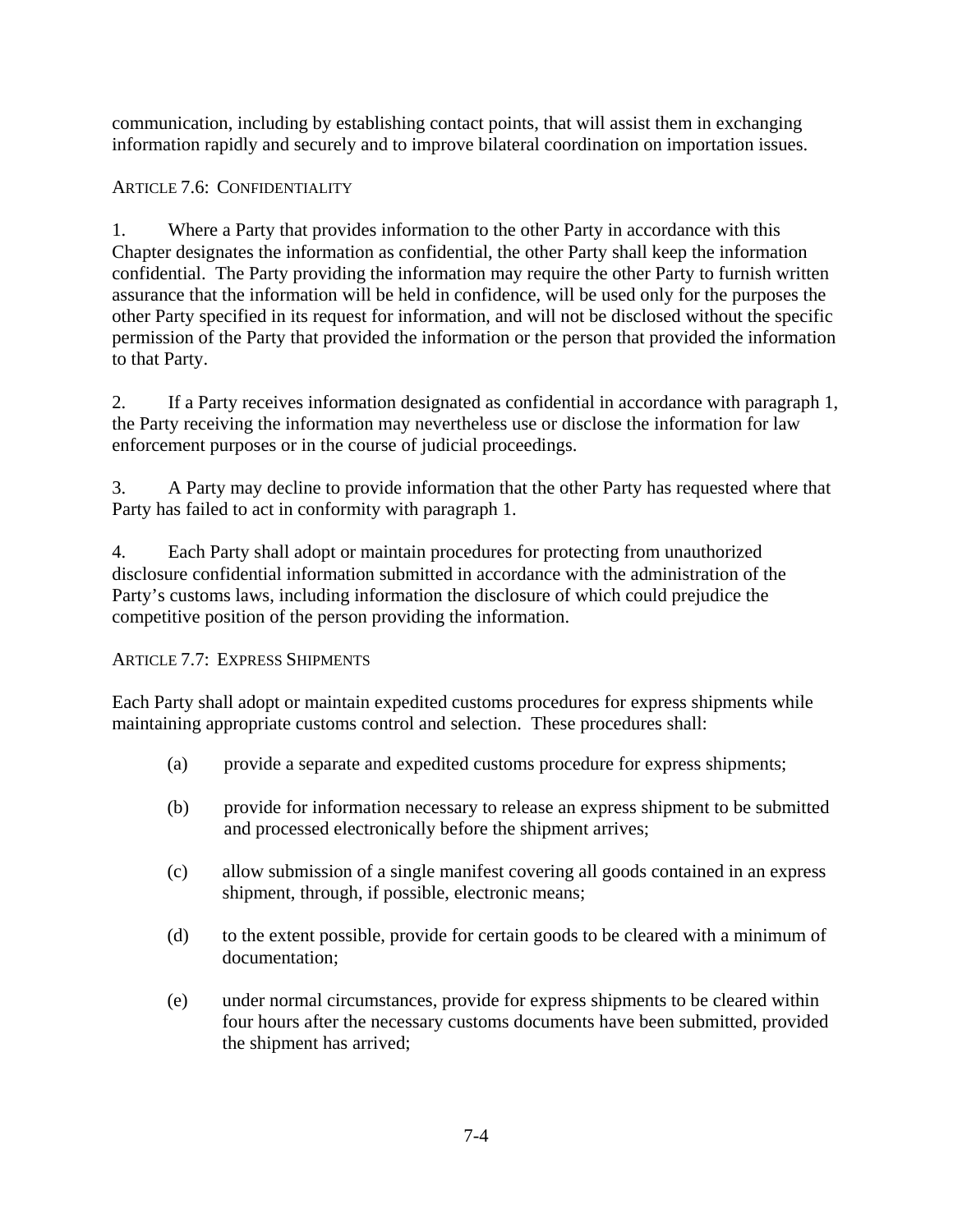- (f) apply without regard to an express shipment's weight or customs value; and
- (g) under normal circumstances, provide that no customs duties or taxes will be assessed on, nor will formal entry documents be required for, express shipments valued at [2](#page-4-0)00 U.S. dollars or less.<sup>2</sup>

ARTICLE 7.8: REVIEW AND APPEAL

Each Party shall ensure that with respect to its determinations on customs matters, importers in its territory have access to:

- (a) a level of administrative review independent of the employee or office that issued the determinations;<sup>[3](#page-4-1)</sup> and
- (b) judicial review of the determinations.

For greater certainty, each Party shall allow an exporter or producer to provide information directly to the Party conducting the review and to request that Party to treat that information as confidential in accordance with Article 7.6.4.

#### ARTICLE 7.9: PENALTIES

Each Party shall adopt or maintain measures that allow for the imposition of civil or administrative penalties and, where appropriate, criminal sanctions for violations of its customs laws and regulations, including those governing tariff classification, customs valuation, country of origin, and claims for preferential treatment under this Agreement.

ARTICLE 7.10: ADVANCE RULINGS

1. Each Party shall issue, through its customs authority, before a good is imported into its territory, a written advance ruling at the written request of an importer in its territory, or an exporter or producer in the territory of the other Party<sup>[4](#page-4-2)</sup> with regard to:

- (a) tariff classification;
- (b) the application of customs valuation criteria for a particular case, in accordance with the Customs Valuation Agreement;

<span id="page-4-0"></span><sup>&</sup>lt;sup>2</sup> Notwithstanding subparagraph (g), a Party may require express shipments to be accompanied by an airway bill or other bill of lading. For greater certainty, a Party may assess customs duties or taxes, and may require formal entry documents, for restricted goods.

<span id="page-4-1"></span> $3$  For Korea, administrative review under subparagraph (a) may include review by Korea's tax tribunal.

<span id="page-4-2"></span><sup>&</sup>lt;sup>4</sup> For greater certainty, an importer, exporter, or producer may submit a request for an advance ruling through a duly authorized representative.